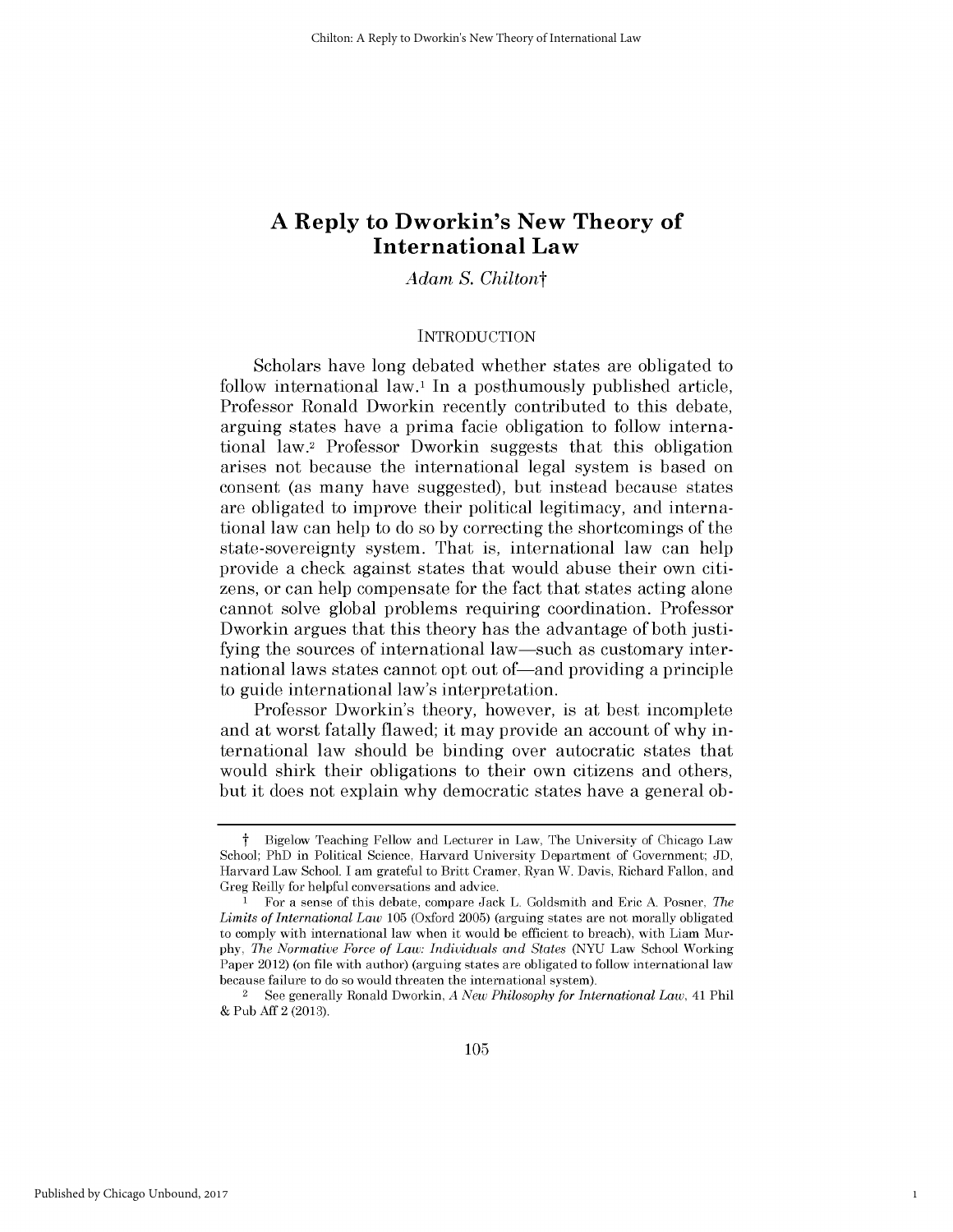# *The University of Chicago Law Review Dialogue* **106 [80:105**

ligation to comply with laws they disagree with or that are against their interest. Moreover, **if** the international community took Professor Dworkin's theory of interpretation seriously, it would result in states being less willing to negotiate deep international agreements in the future.

In this Essay, **I** first attempt to accurately and charitably summarize the "new philosophy" of international law advanced **by** Professor Dworkin.3 Second, **I** outline three flaws with Professor Dworkin's argument.

### **I.** DWORKIN'S **"NEW PHILOSOPHY** FOR **INTERNATIONAL** LAW"

According to Professor Dworkin, in the middle of the twentieth century, theorists of international law were primarily interested in a single existential question—is there international law?4 The question was not whether there were documents that legal academics or diplomats referred to as international law such as multilateral treaties—but instead, whether these sources of law placed binding obligations upon states. Although in the eyes of many the moment for this debate may have passed, Professor Dworkin's essay was motivated **by** the view that this existential challenge to international law remains. Professor Dworkin argues, "Even though almost everyone agrees that 'international law' is really law, **. . .** the question of *why* these documents constitute some kind of legal system is crucial because how these rules and principles should be interpreted hinges on it."<sup>5</sup>

To situate this debate, Professor Dworkin outlines why he thinks many serious legal scholars doubted that "there was any such thing as international law."6 This doubt arose not because the empirical facts were radically different in **1950;** in fact, many of today's leading international institutions and international agreements were already in place. Instead, Professor Dworkin suggests that the reason skepticism of international law was pervasive within the academy was because of the popu-

**<sup>3</sup>** There are two reasons for providing a detailed and careful account of Professor Dworkin's theory. The first is that this theory is both new and dense, so there is value in undertaking the exercise of trying to distill **it** into an easily understandable form. The second is that only **by** providing a detailed account of Professor Dworkin's theory will my later criticisms be clear.

<sup>4</sup> See Dworkin, 41 Phil **&** Pub **Aff** at 2 (cited in note 2).

**<sup>5</sup> Id** at **3.**

**<sup>6</sup>**Id.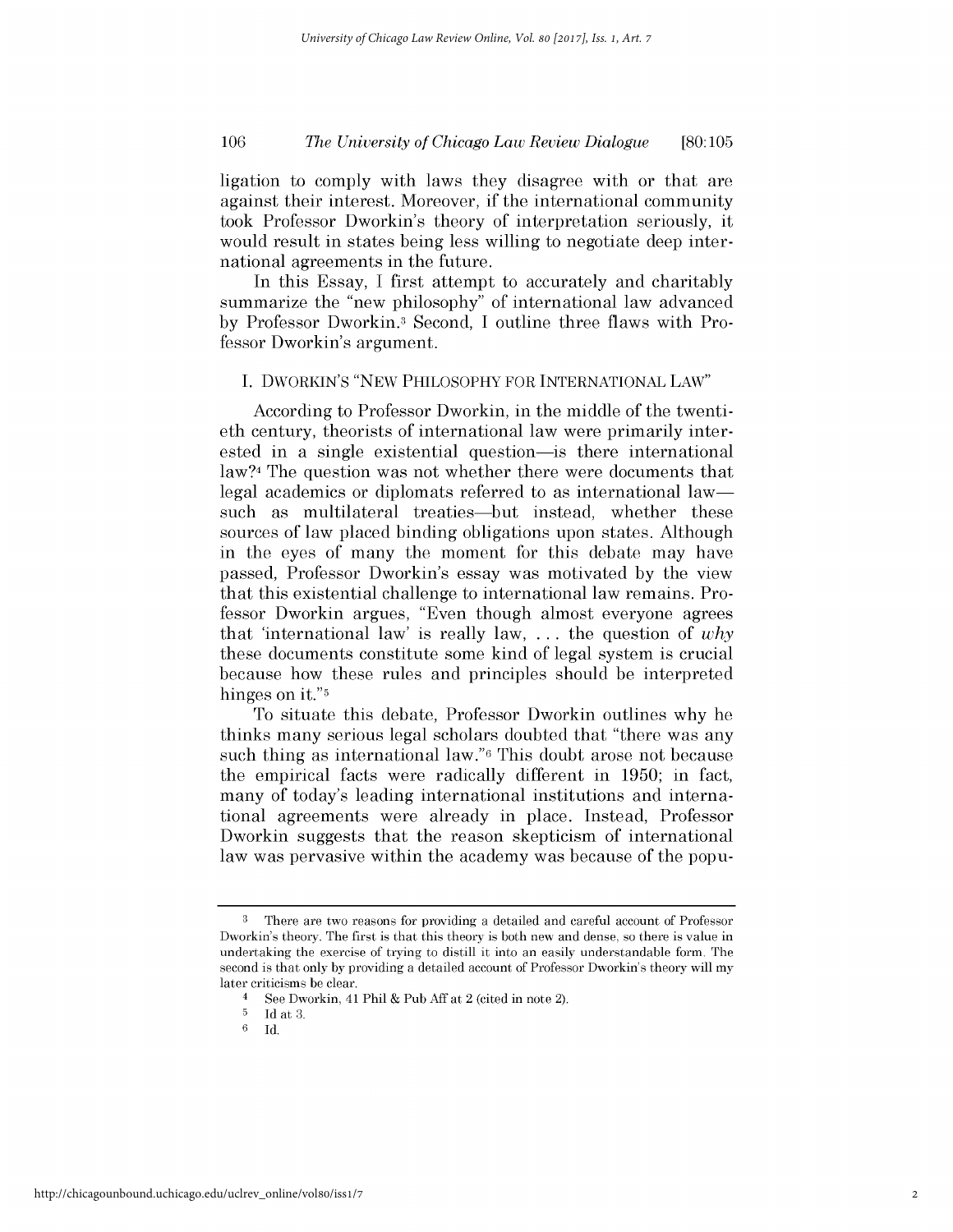larity of legal positivism. Simply put, legal positivists argue that whether law on a given topic exists is a historical fact.<sup>7</sup> In Professor John Austin's early articulation of this theory, law is the command of a sovereign over a given territory. That is, law exists when the king or parliament with control of a state lays down a rule.8 Given that there is not an international sovereign, it *is* of course easy to see that the logical implication of Professor Austin's theory was that there is not international "law."9 **A** more recent version of positivism, championed **by** Professor H.L.A. Hart, instead argues that law exists when a given political community has accepted two kinds of rules: secondary rules, establishing how laws are created; and primary rules, created **by** following the secondary rules.<sup>10</sup> Although this theory does not require the presence of an absolute sovereign over a territory, it remains committed to Professor Austin's view that law is a historical—and not natural—fact.

Although Professor Hart **did** not try to extend his theory from the domestic to the international sphere, many international lawyers have taken Professor Hart's version of legal positivism as a starting point to build a doctrinal account of international law.11 In Professor Dworkin's account, these scholars take the view that whether a particular rule or restriction is "international law" is a matter of history. The question that they have then tried to tackle is: What are the secondary rules that have been agreed upon to determine whether a primary rule is in fact law? The answer that has been settled upon *is consent.* Sovereign states are bound **by** international legal obligations when they have previously consented to them. States consent to be bound **by** treaties when they sign them, and states consent to customary international law **by** assuming **in** their practices that they are bound to follow a given rule.12 The advantage of this argument is simple: it solves the paradox of how a state can both be sovereign and be subject to laws.13

**<sup>7</sup> Id.**

**<sup>8</sup>**See John Austin, *Lectures on Jurisprudence* **182-85** (Spottiswoode **1869)** (Robert Campbell, ed).

**<sup>9</sup>** See id.

**<sup>10</sup>** See H.L.A. Hart, *The Concept of Law* **80-91** (Oxford **1961).** See also Dworkin, 41 Phil **&** Pub **Aff** at 4 (cited in note 2).

**<sup>11</sup>**See Dworkin, 41 Phil **&** Pub Aff at **5** (cited in note 2).

<sup>12</sup> See id at 6.

**<sup>13</sup> See** id-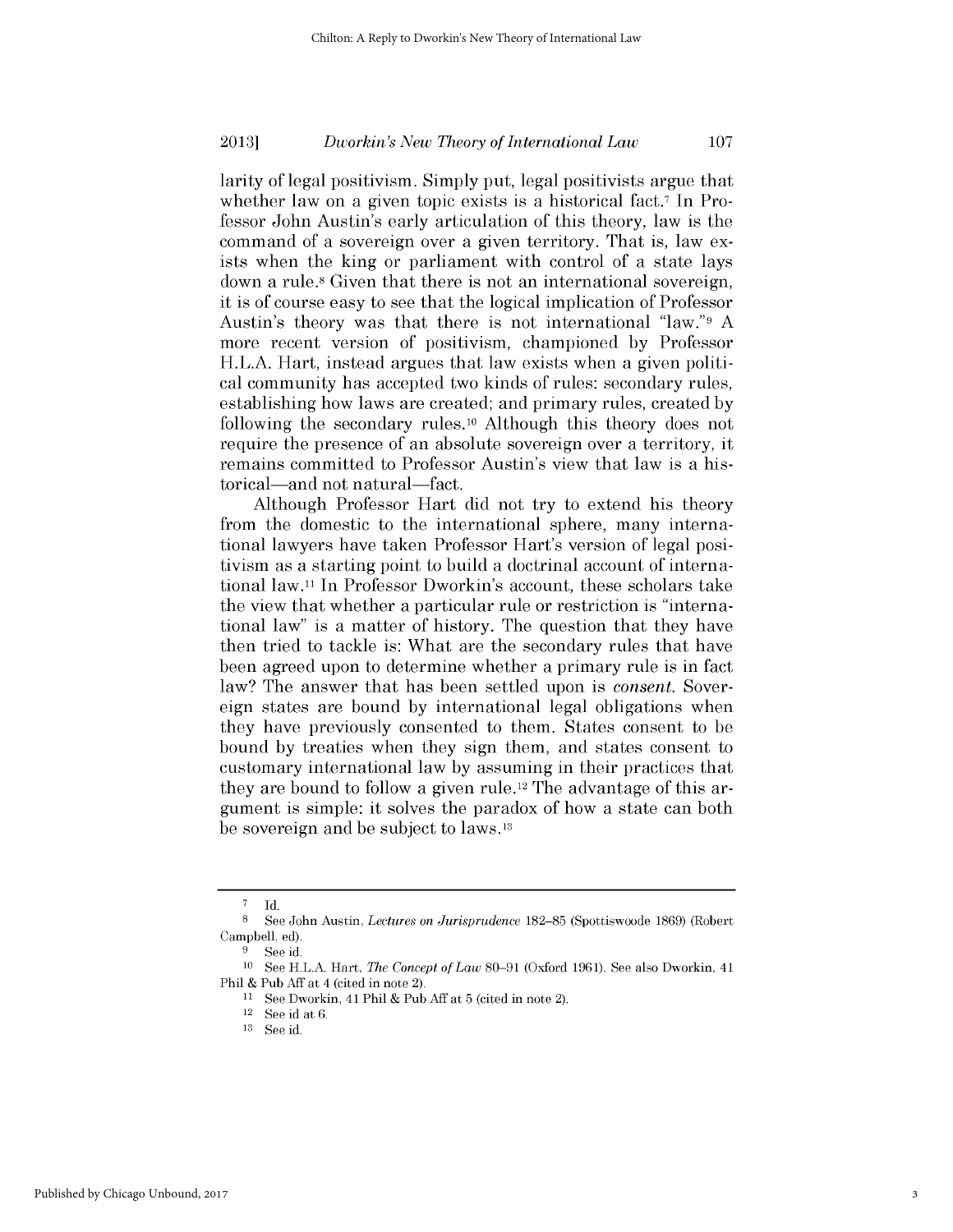# *The University of Chicago Law Review Dialogue* **108 [80:105**

Professor Dworkin strongly disagrees with this position and instead argues, "we cannot take the self-limiting consent of sovereign nations to be the basic ground of international law."14 This is because, Professor Dworkin persuasively argues, there are several fatal flaws in viewing consent as the secondary rule establishing international law. First, Professor Dworkin points out, customary international law does not clearly establish how many states must adhere to a particular practice before it becomes customary.<sup>15</sup> Second, there are "preemptory norms" of customary international law-such as prohibition of slavery-that states are widely viewed as being unable to consent out **of.16** Third, when states sign treaties or engage in particular practices, *it* is unclear exactly what it can be said they are consenting to. After all, the meaning of treaties is often vague and must be expounded over time.17 Fourth, the logic of consent providing the secondary rules of international law is necessarily circular because, regardless of whether a given state has consented to that as the foundational principle, consent is nonetheless viewed as the basis of the international system. 18 Finally, Professor Dworkin views it as fundamentally unfair that people could be bound **by** obligations that previous generations consented to through different political processes.19

**If** international law *is real* and consent is not the basis for it placing obligations upon states, then what could be? Professor Dworkin argues that what is needed is a more abstract view of the nature of law that is grounded in principles of political morality. To lay the foundation of this argument, Professor Dworkin advances a doctrinal concept of law that *is interpretive* and not *criterial.20 That* is to say, in a political community, we share a doctrinal concept of the law "not **by agreeing** about tests for application but **by** agreeing that something important turns on its application and then disagreeing, sometimes dramatically, about what tests are therefore appropriate to its use, given that its application has those consequences."21

<sup>14</sup>**Id** at **10.**

**<sup>15</sup>**See Dworkin, 41 Phil **&** Pub **Aff** at **7** (cited in note 2).

**<sup>16</sup>**See id.

**<sup>17</sup> See** id at **7-8.**

**<sup>18</sup> Id** at **9.**

**<sup>19</sup> See** Dworkin, 41 Phil **&** Pub **Aff** at **9-10** (cited in note 2).

<sup>20</sup>**See** id at **11.**

<sup>21</sup> **Id.**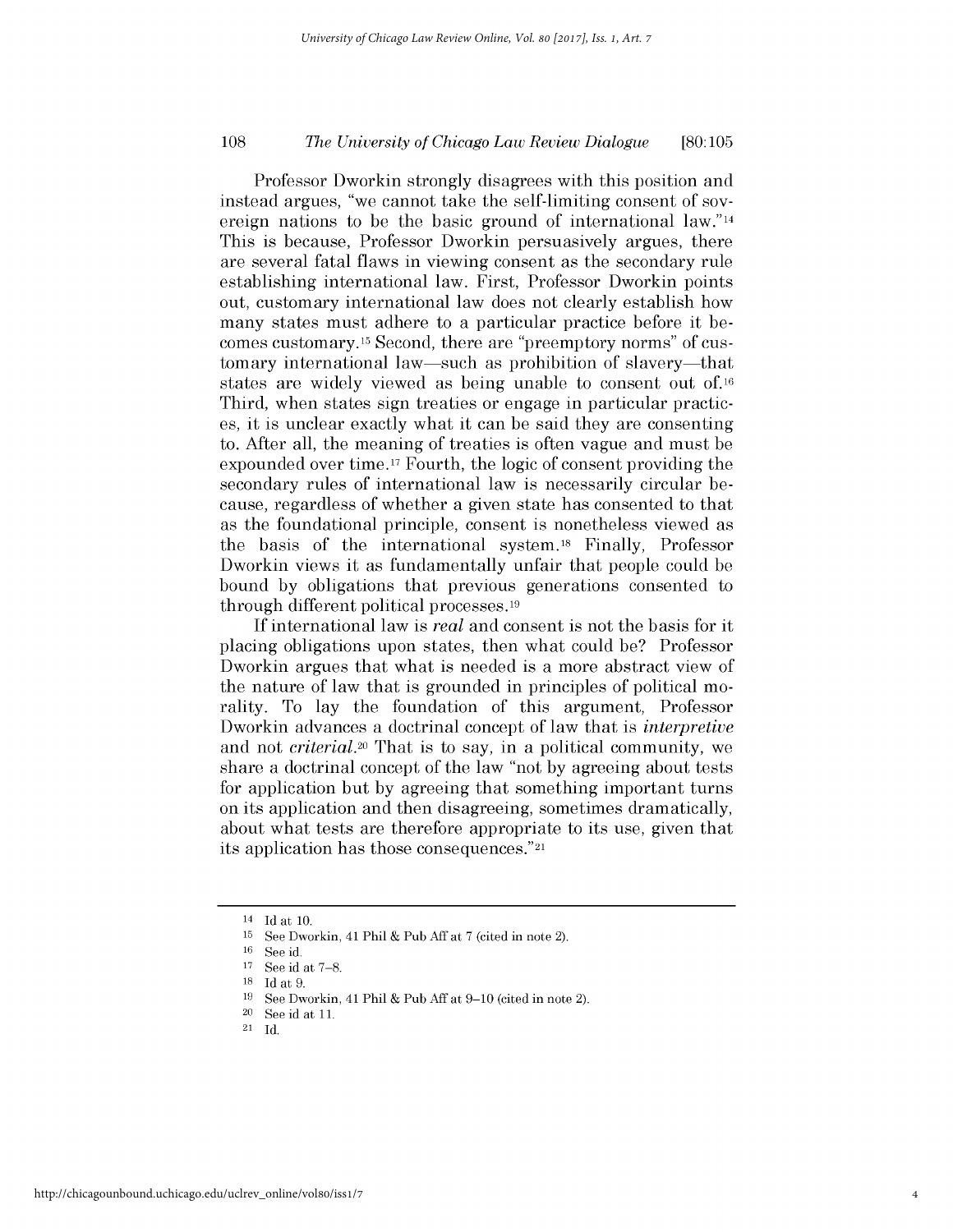Once Professor Dworkin asserts that we need an interpretive conception of what is doctrinally required **by** the law, he argues that the relevant question is: How can we understand international law as part of what morality requires of states?<sup>22</sup> What is important to recognize, Professor Dworkin argues, **is** that unrestricted sovereignty hurts the citizens of states in a number of ways.<sup>23</sup> First, unrestricted sovereignty may allow states to violate the rights of their own citizens.<sup>24</sup> Second, respecting unlimited sovereignty may lead states not to intervene to help the citizens of other states when the most reprehensible crimes, such as genocide, are committed.25 Finally, unrestricted sovereignty allows states to subject citizens to risk in a more subtle way-by preventing those states from coordinating with other states to avoid prisoner's dilemmas.26 That is, **by** failing to limit their sovereignty, states are unable to coordinate with other states in a way that eliminates the risk of potential environmental disasters like global warming.

Given the risks that unmitigated sovereignty poses, Professor Dworkin argues states have an obligation to their citizens to take steps to "mitigate" the failures of the state sovereignty system. 27 Professor Dworkin argues that the concept of mitigation thus provides the "most general structural principle and interpretive background of international law."28 Once Professor Dworkin has slowly built the case for this general concept, he clarifies that a more specific articulation is the principle of "salience."29 In Professor Dworkin's words, the salience principle states:

**If** a significant number of states, encompassing a significant population, has developed an agreed code of practice, either **by** treaty or **by** other form of coordination, then other states have at least a prima facie duty to subscribe to that practice as well, with the important proviso that this duty holds only if a more general practice to that effect, expanded in that

<sup>22</sup>**Id** at **13.**

**<sup>23</sup>**See Dworkin, 41 Phil **&** Pub **Aff** at **17** (cited in note 2).

<sup>24</sup>**See** id.

**<sup>25</sup> See** id at **17-18.**

**<sup>26</sup>**See id at **18.**

**<sup>27</sup>**Dworkin, 41 Phil **&** Pub **Aff** at **19** (cited in note 2).

**<sup>28</sup> Id.**

**<sup>29</sup> Id.**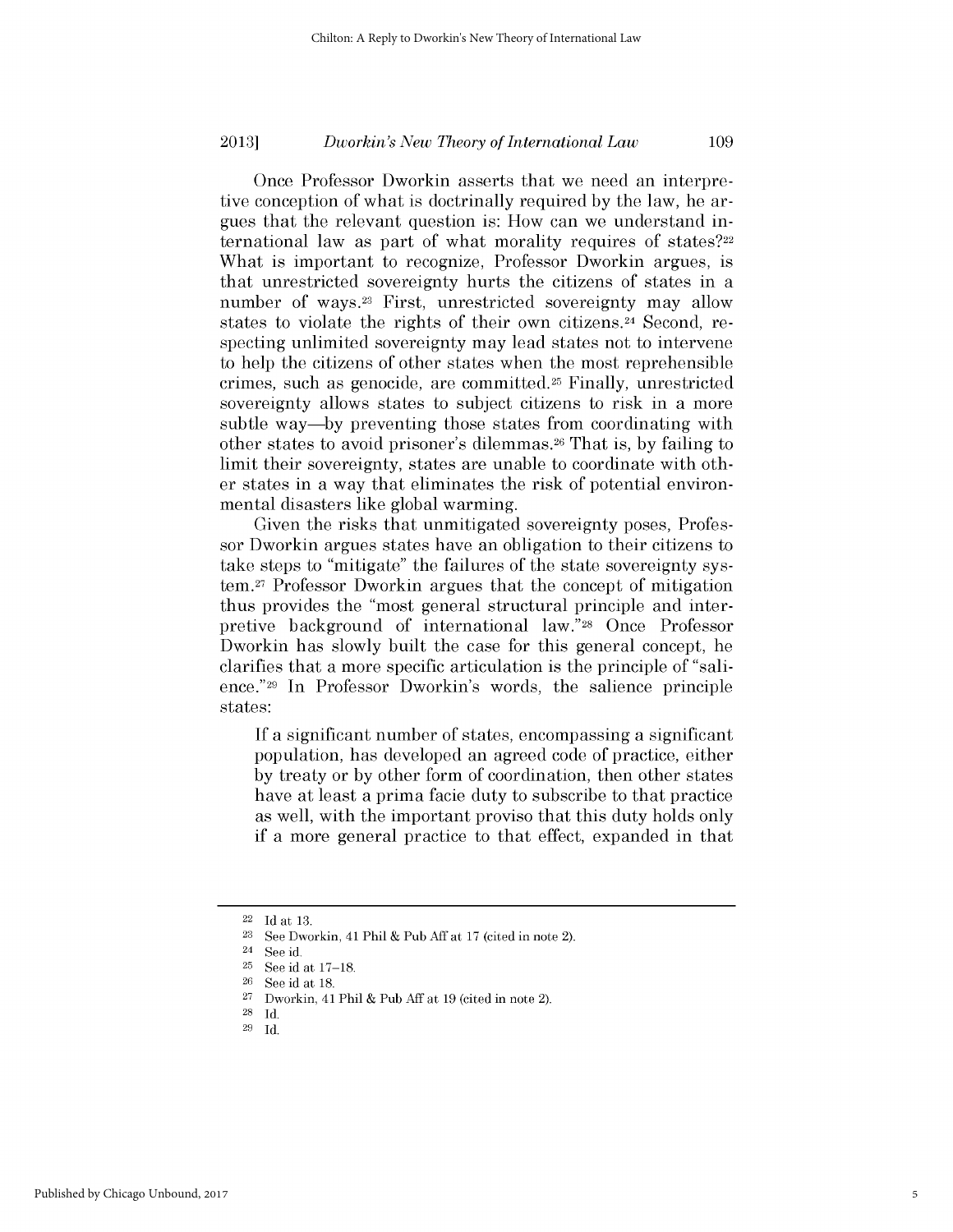# *The University of Chicago Law Review Dialogue* **110 [80:105**

way, would improve the legitimacy of the subscribing state and the international order as a whole.30

Professor Dworkin argues that the principle of salience not only provides a persuasive account of the moral foundations of international law, but also has the advantages of offering a compelling justification for the conventional sources of international law while additionally providing guidance on the interpretation of international law.31 In other words, the reason that customary international law and treaties provide the sources of international law is not just because countries have consented to them (because they have not always consented), but instead because these sources have become salient; and the sources that meet the standard of salience should then be interpreted "so as to advance the imputed purpose of mitigating the flaws and dangers of the [state -sovereignty] system."32

#### **II.** LIMITATIONS OF DWORKIN'S THEORY

It is undeniable that Professor Dworkin's new theory of international law has many attractive features. Foremost among them, his theory outlines a justification for the sources of international law that scholars and diplomats point to as legitimate—even when they are not entirely consented to—while also providing an account of how those sources should be interpreted that is consistent with the way that many academics and policymakers think.33 In other words, Professor Dworkin's theory provides an account for why, although consent is important, international law should still allow state action to prevent violations of rights that occur within sovereign states even in the absence of consent. But despite these appealing features of Professor Dworkin's theory, it suffers from major shortcomings. In this Essay, **I** discuss three.

First, Professor Dworkin does not provide an explanation of what, **if** anything, should give when domestic preferences and

 $\frac{30}{31}$  See id at 19.

**<sup>31</sup>**See Dworkin, 41 Phil **&** Pub **Aff** at 20-22 (cited in note 2).

**<sup>32</sup> Id** at 22.

**<sup>33</sup>**These sources are listed in Article **38(1)** of the Statute of the International Court of Justice. They include: (a) international conventions, **(b)** international custom, **(c)** the general principles of laws recognized **by** civilized nations, and **(d)** judicial decisions and writings of **"highly** qualified publicists" of international law. Statute of the International Court of Justice, Art **38(1), 59** Stat **1055, 1060,** Treaty Ser No **933** (1945). For a discussion on this issue, see Dworkin, 41 Phil **&** Pub **Aff** at **5-6** (cited in note 2).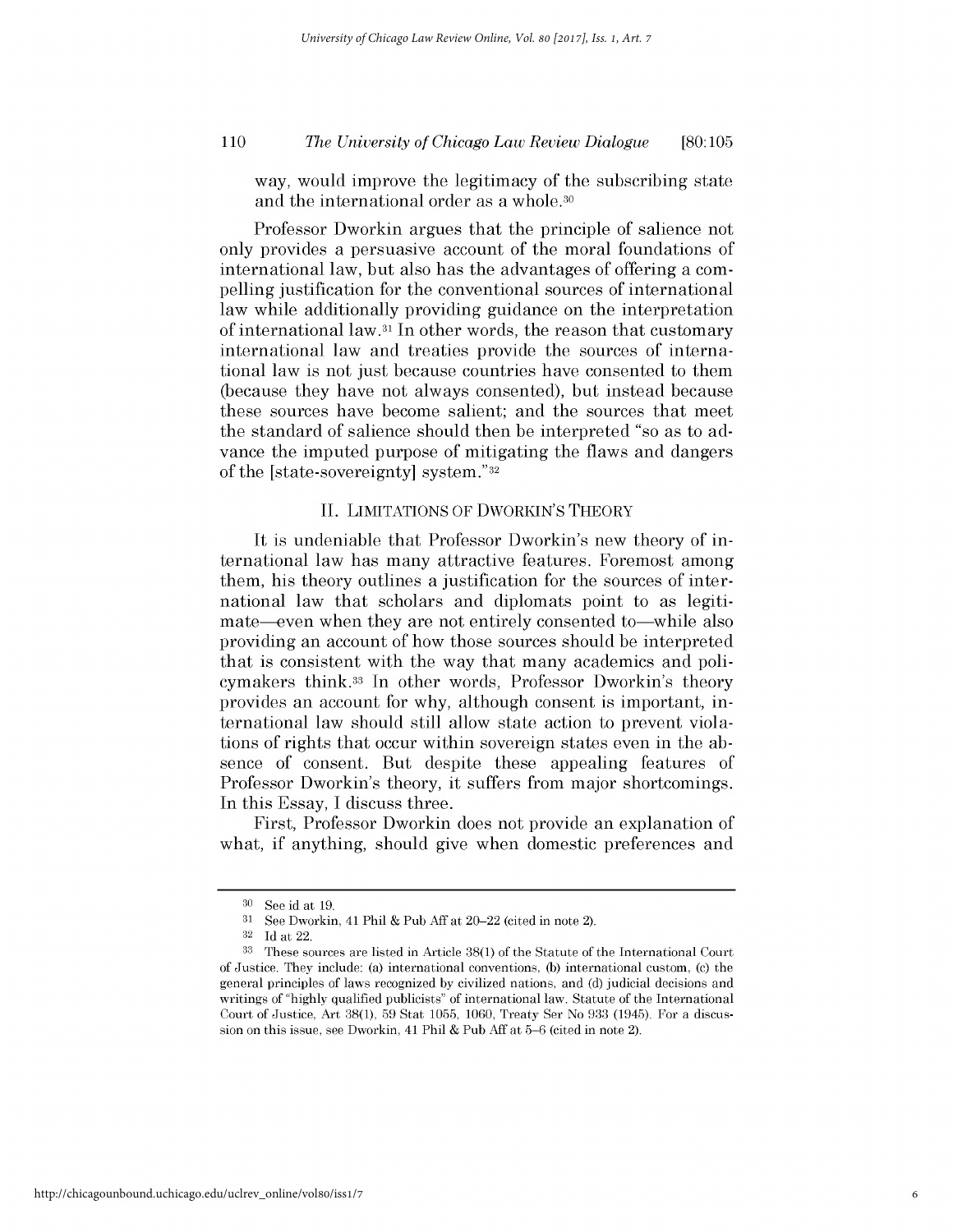international obligations are in tension. Professor Dworkin reasonably argues that, for a state to be legitimate, citizens must play some "role in their own government."34 Professor Dworkin specifically argues that "[p]olitical theorists disagree about what kind of participation is essential **.** . **.** but it is generally understood **.** . **.** that some form of widespread suffrage in the election of officials is both necessary and sufficient within a distinct political community."35 Given that Professor Dworkin argues that political legitimacy requires giving people a voice in their government, 36 what is unclear in Professor Dworkin's theory **is** whether elected officials are still required to comply with international law when it is against the preferences of their citizens to do so.

For example, one problem Professor Dworkin argues that more robust international law is required to solve is climate change.37 It *is* far from self-evident, however, that taking steps to address climate change right now is rational. Even **if** one holds the beliefs that climate change is occurring, its causes are manmade, the potential harms are **high,** and steps could be taken to curb it, it may still be rational hold the view that it would be a mistake to pass any legislation (domestic or international) aimed at addressing the problem. For example, Professors Eric Posner and Cass Sunstein have argued that addressing climate change requires making a payment now for a reward that will be enjoyed **by** those living in the **future;38** and **if** one holds the reasonable belief that people in the future will be wealthier and more technologically advanced, then it might be unwise to make what is essentially a wealth transfer to future generations.39 **If** the majority of citizens of a state were to hold this view, it **is** quite plausible that their elected officials would prefer not to act to slow global warming for reasons other than simple political gridlock or shortsightedness.

<sup>34</sup> Dworkin, 41 Phil **&** Pub **Aff** at **18** (cited in note 2).

**<sup>35</sup> Id.**

**<sup>36</sup> See** id. It should be noted that some may argue that this is not a logical requirement. It might be possible to hold the position that governments can be legitimate as long as they make consistently "just" decisions, regardless of whether there is input from the citizens.<br> $\frac{37}{90}$  See.

**<sup>37</sup>**See id at **15, 18, 27.**

**<sup>38</sup> Of** course, this could be either our future selves or those who have not yet been born.

**<sup>39</sup>**See Eric **A.** Posner and Cass R. Sunstein, *Climate Change Justice, 96* Georgetown L **J 1565, 1583-86 (2008).**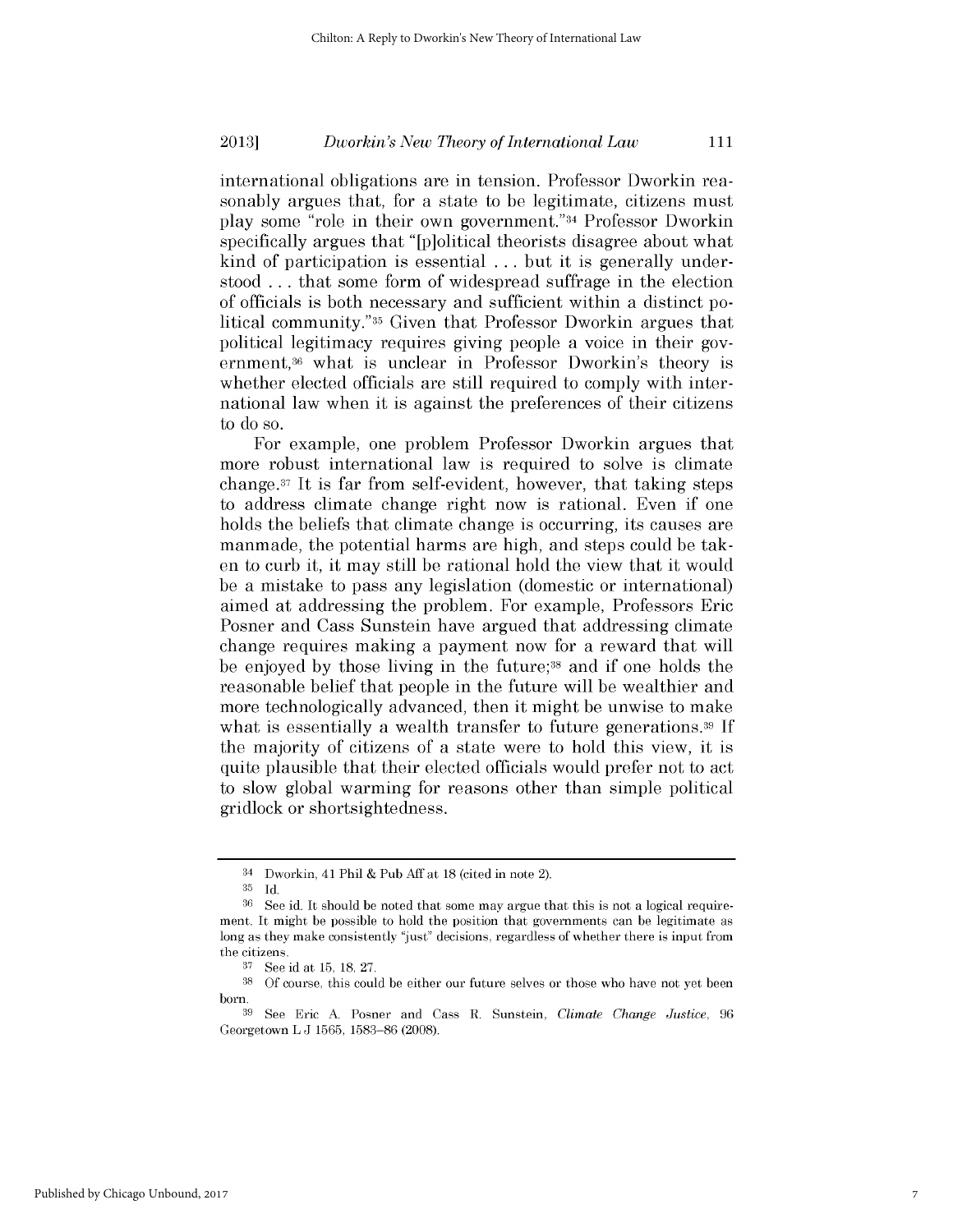# *The University of Chicago Law Review Dialogue* 112 **[80:105**

The question, of course, is whether those elected officials would still have an obligation to comply with international agreements aimed at addressing climate change. There are two answers to that question that may be permissible under Professor Dworkin's theory. The first answer would be that legitimate governments-which Professor Dworkin claims must give citizens a voice-are not obligated to obey international law that their citizens do not support. The obvious problem with this answer is that, **if** legitimate governments are only obligated to comply with international laws they support, it is difficult to see how there would be much daylight between Professor Dworkin's theory and the theories of international legal obligation based on consent that he so forcefully argues against. The second answer would be that elected officials are still required to comply, even if their citizens do not support compliance. For example, one might suggest that a legitimate government is obligated to provide aid to severely impoverished states even **if** this were not popular with the government's citizens to do so. Having this obligation rest with the elected officials and not the citizens, however, requires an argument for cosmopolitanism at the expense of democracy that may do more to undermine political legitimacy-one of the principles motivating Professor Dworkin's theory—than the principle of salience he supports.

Second, Professor Dworkin's theory does not provide an account of why states should be bound **by** international law when the coordination problem that states face is not a prisoner's **di**lemma. Professor Dworkin argues that it is difficult for states to address many problems—like climate change or overfishing<sup>40</sup> because they face a classic prisoner's dilemma.41 That is, the states would be better off **if** they all took a certain action, but the dominant strategy is to defect and not to cooperate unless coordination is possible. The shortcoming with Professor Dworkin's argument is that not all coordination problems are prisoner's **di**lemmas. Instead, there are many coordination problems where all parties would not be better off **if** a coordinated response occurred.

This point can also be illustrated **by** the climate change example. There are certainly many states that would likely benefit from coordination on climate change and some states that may

**<sup>40</sup>See** Dworkin, 41 Phil **&** Pub **Aff** at **18** (cited in note 2).

**<sup>41</sup>See** note **26** and accompanying text.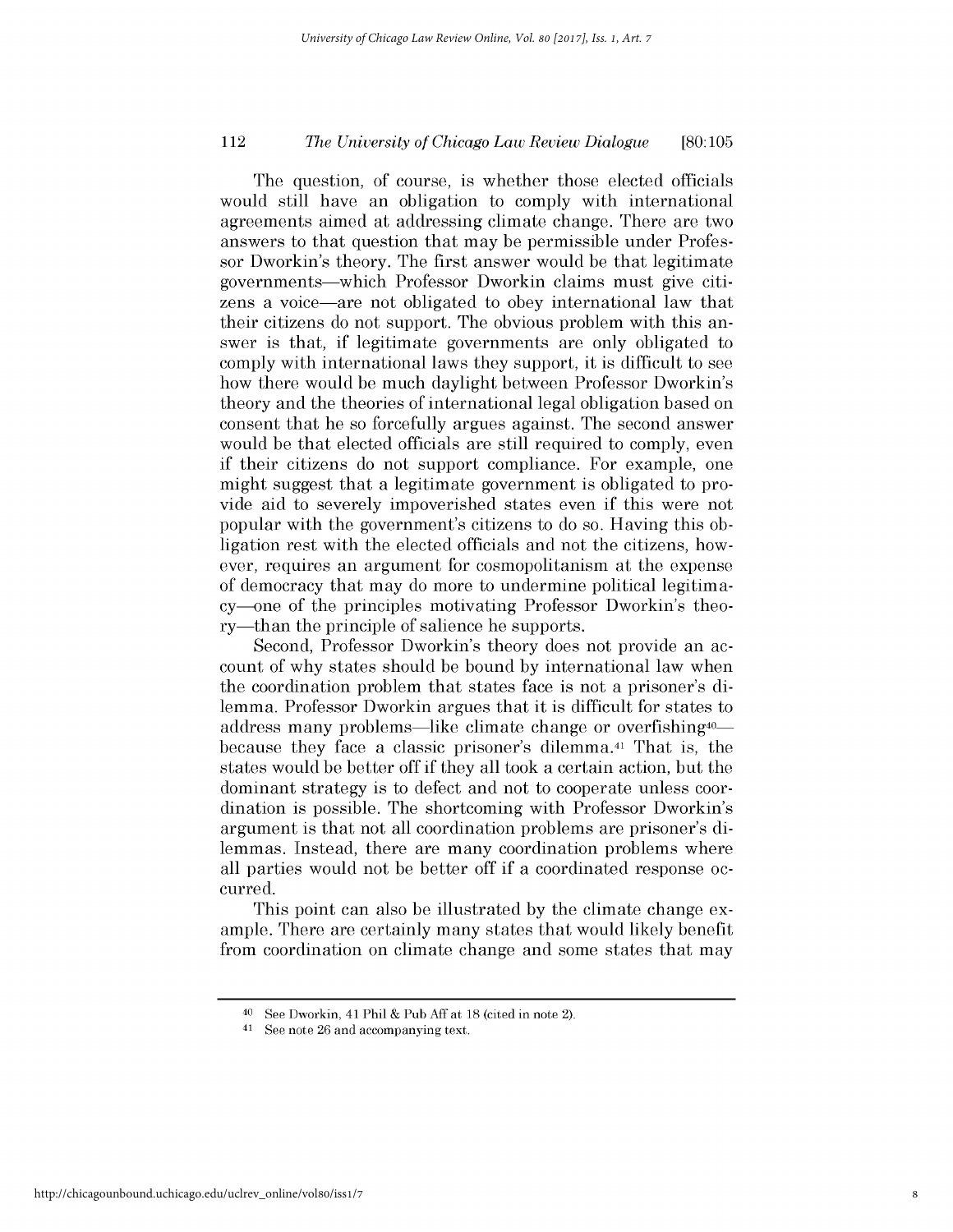face catastrophic consequences **if** that coordination does not occur (for example, Pacific island nations). There are other states, however, that may stand to gain from global warming (for example, Russia and Canada).42 The fact that there are opposite expected payouts for coordination, instead of evenly distributed payouts, suggests that addressing climate change is one of the many examples of international coordination problems that **is** not a prisoner's dilemma subject to Professor Dworkin's theory.

The natural question, of course, is whether compliance should still be demanded in cases where a given state stands to lose from coordination. As with the last objection **I** raised, the options available to Professor Dworkin's theory similarly appear to be either to allow states not to comply when it would not be in their interest to do so, or to demand that states comply even **if** it were against their interests. For example, it is possible to argue that states are obligated to comply with individual laws that are against their interest because they are still better off from the international system as a whole.43 Once again, this obviously would require elected officials in democratic states to act against the interests of their citizens in a specific case to generate a larger benefit to the international system, and it is unclear how *this* is consistent with Professor Dworkin's argument that states must increase their political legitimacy.

Third, **if** Professor Dworkin's theory of how sources of international law should be interpreted was taken seriously **by** international courts and organizations, it would run the very serious threat of causing states to be unwilling to negotiate robust agreements in the future. This is because Professor Dworkin's theory fails to account for the fact that generating new sources of international law is a repeat **game.** According to Professor Dworkin, sources of international law should be interpreted to provide robust checks against state sovereignty, even **if** there was not initial consent to that agreement.<sup>44</sup> The risk that this approach would run, however, is that, **if** states begin to be held to more demanding standards than they thought had previously been agreed upon, in future negotiations those states would

**<sup>42</sup> See** Laurence **C.** Smith, *The World in 2050: Four Forces Shaping Civilization's Northern Future* **254-55** (Dutton 2010). See also Eric **A.** Posner and David Weisbach, *Climate Change Justice* **22-25** (Princeton 2010).

<sup>43</sup> For an articulation of this argument, see Murphy, *The Normative Force of Law* (cited in note **1).**

<sup>44</sup>**See** Dworkin, 41 Phil **&** Pub **Aff** at 22 (cited in note 2).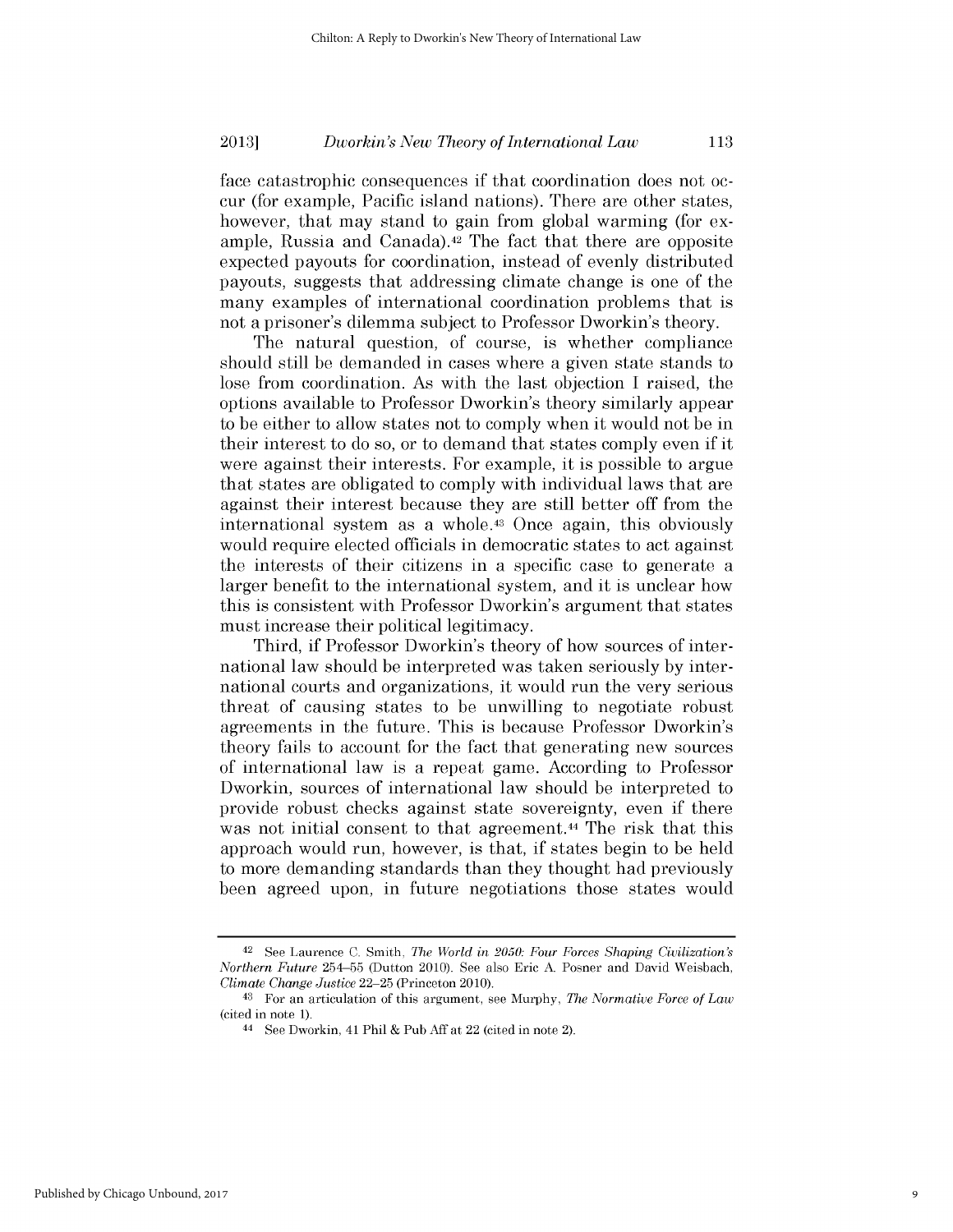# *The University of Chicago Law Review Dialogue* 114 **[80:105**

have strong reasons to block even weak language in international agreements to avoid it being held against those states later on.

For example, **if** the International Court of Justice **(ICJ)** were to take the broad reading of treaties that Professor Dworkin suggests, with the right case the **ICJ** may decide to hold that the United States is violating international agreements that it has signed **by** holding prisoners in solitary confinement.45 **If** this were to happen, it is very possible that the United States would respond with some combination of watering down future agreements, withdrawing from current agreements, and trying to curb the authority and funding of the ICJ.46

The reason that this result would be particularly problemat*ic* is that international law may be more effective when used as a tool **by** domestic political actors than when used **by** international courts and organizations. For example, the weight of the empirical evidence suggests that the reason international law helps to improve human rights is not because of international interpretations or enforcement, but instead because domestic **po**litical actors are able to use prior international commitments as powerful political tools when lobbying their government for change.47 In other words, **if** we actually were concerned with states violating the rights of their citizens, we should not encourage the **ICJ** and other international institutions to start reading human rights treaties more broadly. Instead, we should

**<sup>45</sup>**The argument that has previously been advanced is that solitary confinement constitutes cruel punishment that violates the Universal Declaration of Human Rights, the International Covenant on Civil and Political Rights, and the Convention against Torture. See Tracy Hresko, *In the Cellars of the Hollow Men: Use of Solitary Confinement in U.S. Prisons and Its Implications under International Laws against Torture,* **18** Pace Intl L Rev **1, 17-20 (2006).** It's worth noting that this is not a widely held position, but instead simply a conclusion that could be reached if an international tribunal decided to take the kind of expansive reading of international agreements that Professor Dworkin advocates.

**<sup>46</sup>**This scenario should not sound implausible to anyone familiar with the factual background *of Medellin u Texas,* **552 US** 491 **(2008).** After an adverse ruling at the **ICJ** holding that the United States must allow foreign nationals that are arrested in the United States access to consular services from their country of citizenship, the United States withdrew from the Optional Protocol to the Vienna Convention that gave **ICJ** jurisdiction over the agreement. **Id** at **500.**

<sup>47</sup> **See** Beth **A.** Simmons, *Mobilizing for Human Rights: International Law in Domestic Politics* **127-35** (Cambridge **2009)** (using quantitative evidence to argue that prior ratification of human rights agreements influences human rights practices through domestic politics and not external enforcement); Xinyuan Dai, *International Institutions and National Policies* **69,** 84-90 (Cambridge **2007)** (making a similar argument about the environment).